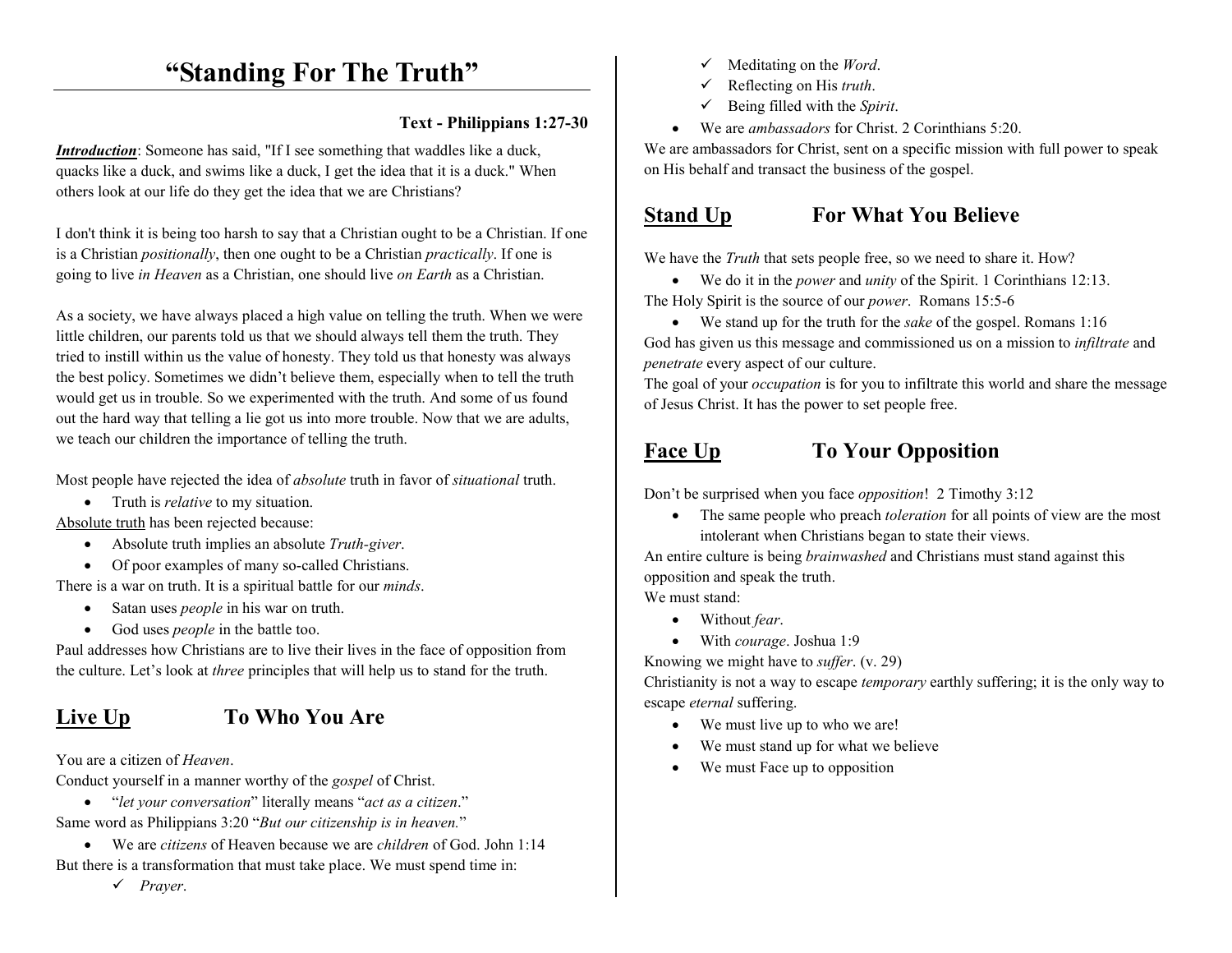# **Standing For The Truth**

#### **Philippians 1:27-30**

As a society, we have always placed a high value on telling the truth. When we were little children, our parents told us that we should always tell them the truth. They tried to instill within us the value of honesty. They told us that honesty was always the best policy. Sometimes we didn't believe them, especially when to tell the truth would get us in trouble. So we experimented with the truth. And some of us found out the hard way that telling a lie got us into more trouble. Now that we are adults, we teach our children the importance of telling the truth.

Honesty is one form of truth. But is there a bigger form of truth? Is there truth on a universal scale? Is there truth that applies to all people? Is there truth that can guide our lives and give us fulfillment and purpose?

As he was examining Jesus, Pilate asked, "What is truth?" It is really the same question people are asking today. And when some try to answer that question we find there are a lot of smoke and mirrors but not much clarity and light. It makes you wonder whether people really want to know the truth.

Most people have rejected the idea of any absolute truth in favor of situational truth. In other words, truth is relative to my situation. What is true in one situation may not be true in another. A whole philosophy of thinking known as "situation ethics" has helped advance the notion that truth is relative. The best you can hope for, in this thinking, is to find a truth that works for you.

The idea that there is absolute truth has been rejected by most of our society. And there are a couple of reasons for this rejection. One reason is that the notion of absolute truth implies an absolute Truth-giver. In other words, there may be a God. The idea of a God who gives truth and expects people to live by that truth is troubling to many. But there is another reason why people have rejected absolute truth. They have rejected it because of those who have claimed to speak for God. Unfortunately, because of the poor examples of many so-called Christians, people have come to doubt that Christianity is true. When they see people saying one thing and doing another, or when they hear people speaking the truth in such an unloving way, they wonder. And you really can't blame them. The truth is, truth has a moral dimension. Our lives must reflect the truth that our lips declare.

But the fact remains that there has been and still is a war on truth. It is a war for the minds of our children. It is a war for the mind of every individual in our society. It is a war fought on many fronts, but in essence it is a spiritual battle. And while there is a spiritual enemy, he uses people to infiltrate and penetrate society.

And today he has many tools available. Just look at our society. With all of the technological advances in communications, we can literally be bombarded with information and/or propaganda. While not everyone in our society can read, our literacy rates are higher than they have ever been. There are more books, newspapers, and magazines to read than ever before. The same is true for movies and videos. There are more channels on TV than ever before. And now there is the Internet. We are living in unprecedented times as far as our ability to communicate information is concerned.

And who are the ones doing this communicating? People. People are the key. Satan uses people in his war on truth. And God uses people too. It may seem like they are winning, and if they are it is because we are not engaged in the battle. We must engage. We are not to retreat and wait for the end of the world––for God to show up and straighten this mess out. On the contrary, we are to be salt and light. We are to infiltrate and penetrate every area of society. And how do we do this? We do it by living as people who are citizens of Heaven while we are on Earth.

In our text today, Paul turns his attention to how Christians are to live their lives in the face of opposition from the culture. I want us to look at three principles of behavior that will encourage us in our endeavor to be salt and light.

## **Live up to who you are.**

If we are going to be effective in penetrating every area of society, we must understand clearly just who we are and then live up to that.

You need to understand that **you are citizens of Heaven**. The apostle Paul exhorts the Christians at Philippi to **conduct yourselves in a manner worthy of the gospel of Christ**. The word in Greek that is translated "conduct yourselves" literally means "act as a citizen." The city of Philippi was a Roman colony and its inhabitants were proud to be Roman citizens. Paul reminds the Christians than they are citizens of a greater kingdom–– the kingdom of God. He uses this same word in Philippians 3:20, where it is rightly translated *"But our citizenship is in heaven."* While we live on Earth, we must never forget our real home—Heaven. You are a citizen of Heaven and you need to act like it.

You are citizens of Heaven because **you are children of God**. In John's gospel (1:14) we read: *Yet to all who received him, to those who believed in his name, he gave the right to become children of God.* Every person who receives Jesus Christ as his or her Lord and Savior becomes a child of God.

Our problem is that, all too often, we fail to understand the radical nature of this transformation. In the new birth, something happens to us that radically alters us at the core of our being. We have a new nature implanted within us. We may not feel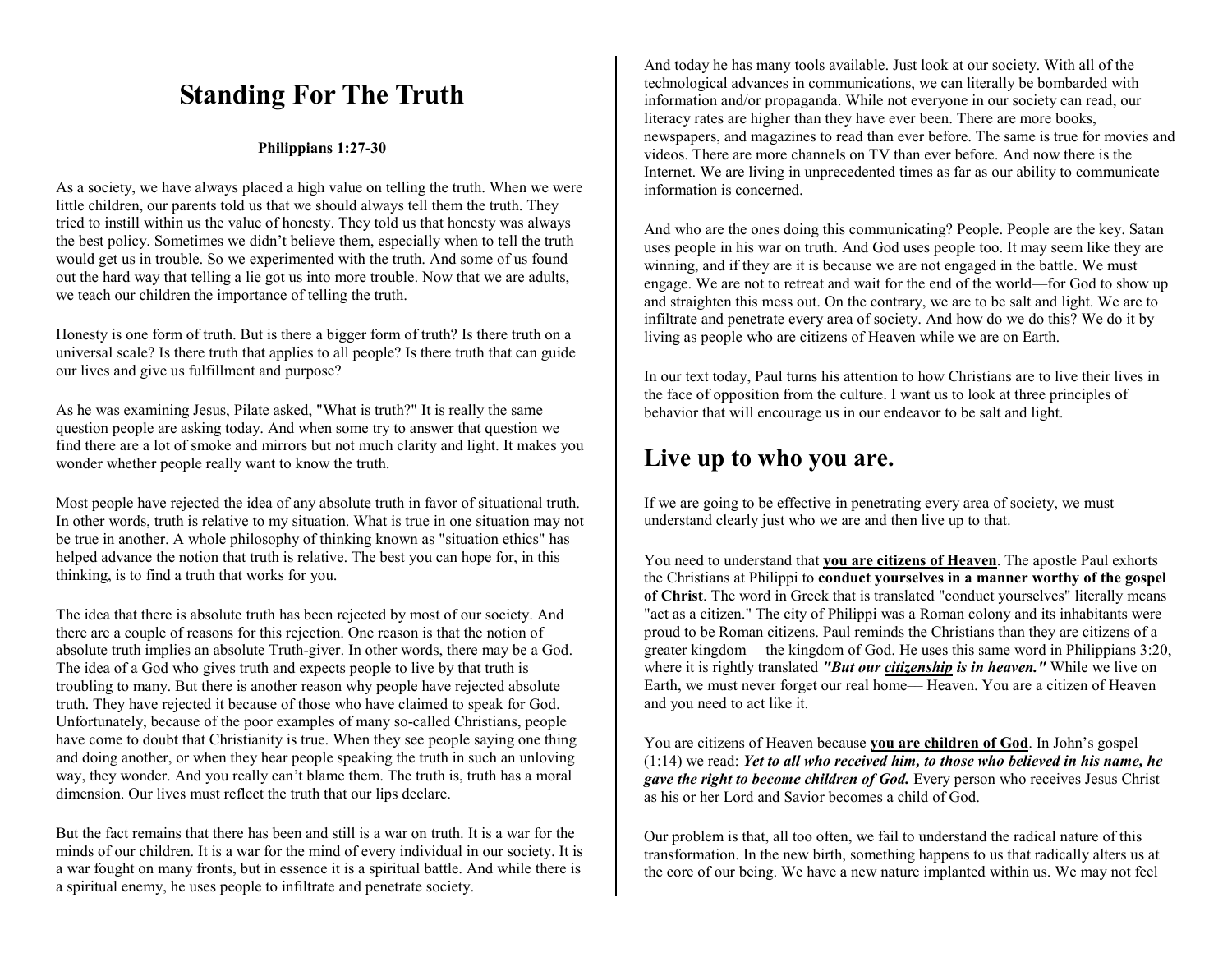any different initially, but we have been invaded by the Spirit of God. A transformation has begun that will not end until we are glorified in Heaven with Christ. But we are now his children. We are now citizens of Heaven even though we live on Earth.

Our challenge is to see ourselves from this perspective. And we will never do it unless we spend the quality time with Christ that we need. Time in prayer, meditating on his Word, reflecting on his truth, drinking in his Spirit, are all necessary for our minds to be reprogrammed to see ourselves from his perspective. If you spend all of your time reading other things, watching television, viewing videos, or surfing the Internet, you will never see the reality of who you are in Christ. And you will never be who God intended for you to be in this life.

**You are ambassadors for Christ**. At least that's what God has called you to be. Listen to this from 2 Corinthians 5:20: *We are therefore Christ's ambassadors, as though God were making his appeal through us. We implore you on Christ's behalf: Be reconciled to God.* You and I are Christ's representatives in this world. You are an ambassador extraordinary and plenipotentiary.

This past week I was listening to the announcement of several people to ambassadorships. They are formally called ambassador *extraordinary* and *plenipotentiary*. To be an ambassador extraordinary means that you are sent on a specific mission or empowered for a special service. To be an ambassador plenipotentiary means that you have been invested with full power to transact business. That's what we are! We are ambassadors for Christ, sent on a specific mission with full power to speak on his behalf and transact the business of the gospel.

So you need to live up to who you are. You are citizens of Heaven. You are children of God. You are ambassadors for Christ.

## **Stand up for the truth.**

The second thing we need to do is to stand up for the truth. Paul says, in verse 27: **Then, whether I come and see you or only hear about you in my absence, I will know that you stand firm in one spirit, contending as one man for the faith of the gospel.** 

As Christians, we have the truth. This is not a statement of arrogance, although some would consider it so. We simply believe that we have discovered the truth that sets people free. We didn't create it. We simply have experienced it. It is **the faith of the gospel** of which Paul speaks here. As Christians, we need to stand up for and share this truth. So, how do we do it?

Firstly, we do it **in the power and unity of the Spirit**. When Paul says that we are to **stand firm in one spirit**, he is not simply talking about a oneness of purpose, but rather the power of the Holy Spirit that puts us together in Christ. It is certainly the Spirit of God that leads us to unity. Without his power we would never come together. Paul says: *But we were all baptized into one body through one Spirit. And we were all made to share in the one Spirit. (1 Corinthians 12:13)* 

The Holy Spirit is the source of power for us. He gives us the ability to stand firm. And he enables us to stand together. On the day of Pentecost, he empowered that band of disciples gathered together in the upper room. He gave them boldness to speak the word of God. Peter was transformed from a coward into a lion. Before Pentecost he was afraid to admit that he even knew Christ. Now he was able to stand up before thousands of people and tell them that Christ was the only way to Heaven. What changed him? It was the power of the Holy Spirit.

We can experience that same power because we have that same Spirit. And we can experience the same unity as well. The Holy Spirit enables us to stand together as we share the truth. We are to be **contending as one man for the faith of the gospel**. We stand for the truth together. We defend the truth together. We contend for the truth together. We stand as one man. The Holy Spirit is the source of our unity and the power by which we work together. In Romans 15:5-6 we read: *May the God who gives endurance and encouragement give you a spirit of unity among yourselves as you follow Christ Jesus, so that with one heart and mouth you may glorify the God and Father of our Lord Jesus Christ*.

And secondly, we stand up for the truth **for the sake of the gospel**. The gospel is the truth that sets people free. It is **the faith** for which we stand and for which we contend. This is our message has ambassadors for Christ. And it carries with it the power of God. Paul said, in Romans 1:16: *I am not ashamed of the gospel, because it is the power of God for the salvation of everyone who believes*.

God has given us this message and commissioned us on a mission to infiltrate and penetrate every aspect of our culture. God has made some of you doctors, dentists, nurses, and other kinds of medical specialists because the medical profession needs Jesus. God has made some of you lawyers because the legal profession needs Jesus. God has made some of you engineers because other engineers need Jesus. And the list could go on. Whatever you are, in terms of your occupation, you are that for Christ. The goal of your occupation is not to make money. If that is your goal, you are extremely shortsighted. You haven't seen who you are. The goal of your occupation is for you to infiltrate this world and share the message of Jesus Christ. It has the power to set people free.